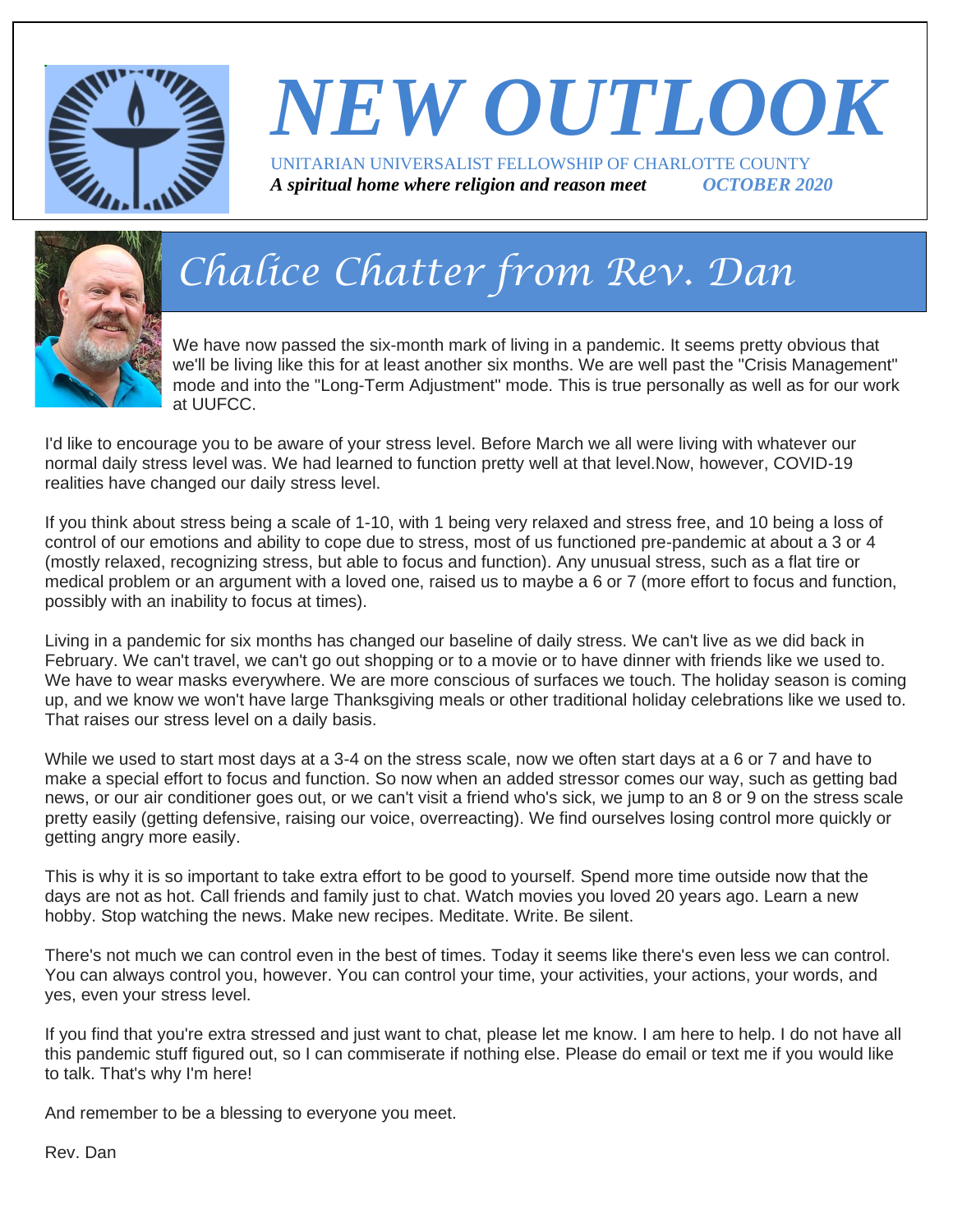## Dear Loving Community



We are doing the work. See our Chalice logo appearing, our delightful new website, our transforming beautiful grounds. Note our Immigration Discussion series in the paper, Rev. Dan and others sharing our dissent in solidarity with those struck down in Immokalee, Kentucky, and elsewhere. We are evaluating our bylaws and policies to hold us to love and justice. Our leaders and volunteers are spending many hours behind the scenes studying, arranging, and planning so that we can have the most safe and nurturing space (physical, virtual, social, spiritual), with most effective connections and fiscally sound base that we can achieve under the current conditions. From this base, we are able to reach out to the best of our current ability, to support

the community, country and the world in which we live during these tumultuous times. Did we ever think we could do these things in such a setting? (a virtual art show, a virtual open community discussion group on a vital social justice topic, continue to financially help the local food banks!) There are so many of us at this work, I can no longer list you all. *If you haven't had the opportunity yet and would like to find a spot to join in a new way, we will find one for you. Please contact me.*

As we move into fall, we also leave a restless, frustrated & fearful, anxious & angry passing of days…missing our summer cookouts, beach parties, poolside gatherings. We have been soothed by moments of shared laughter and gratitude on Zoom, careful encounters with neighbors, knowing exchanges with masked store workers, caring phone calls; joys of children, pets, nature where we can find them. These seemingly two dimensional and often brief encounters have become more important. We work hard to find ways to stay fit, patient, focused, loving and forgiving. We have learned more about ourselves in these past couple of months, closer on the edge of uncertainty more often than we want to experience.

Personally, I find myself not wanting to look at the holidays ahead and do the work that I need to do to adapt to these changes. At the same time, the heaviness of this election and unacceptable political decisions weigh on us, day to day, as we make room for caring for ourselves and others, as we go. At UUFCC, like many others, we celebrate the changing seasons, our important moments, the various secular and religious holidays, in community; playfully, joyously, reverently, with each other. Let us continue to buoy each other up at these times! It takes a community of dedicated, loving people, each doing our own little bit at a time, to hold each other up, shine the light ahead, remind each other of the strength and determination of John Lewis and Ruth Bader Ginsburg, share a quiet moment, or some raucous laughter. We can get through this, and we can "make some good trouble."

In peace, Lorrie Douglas Board President

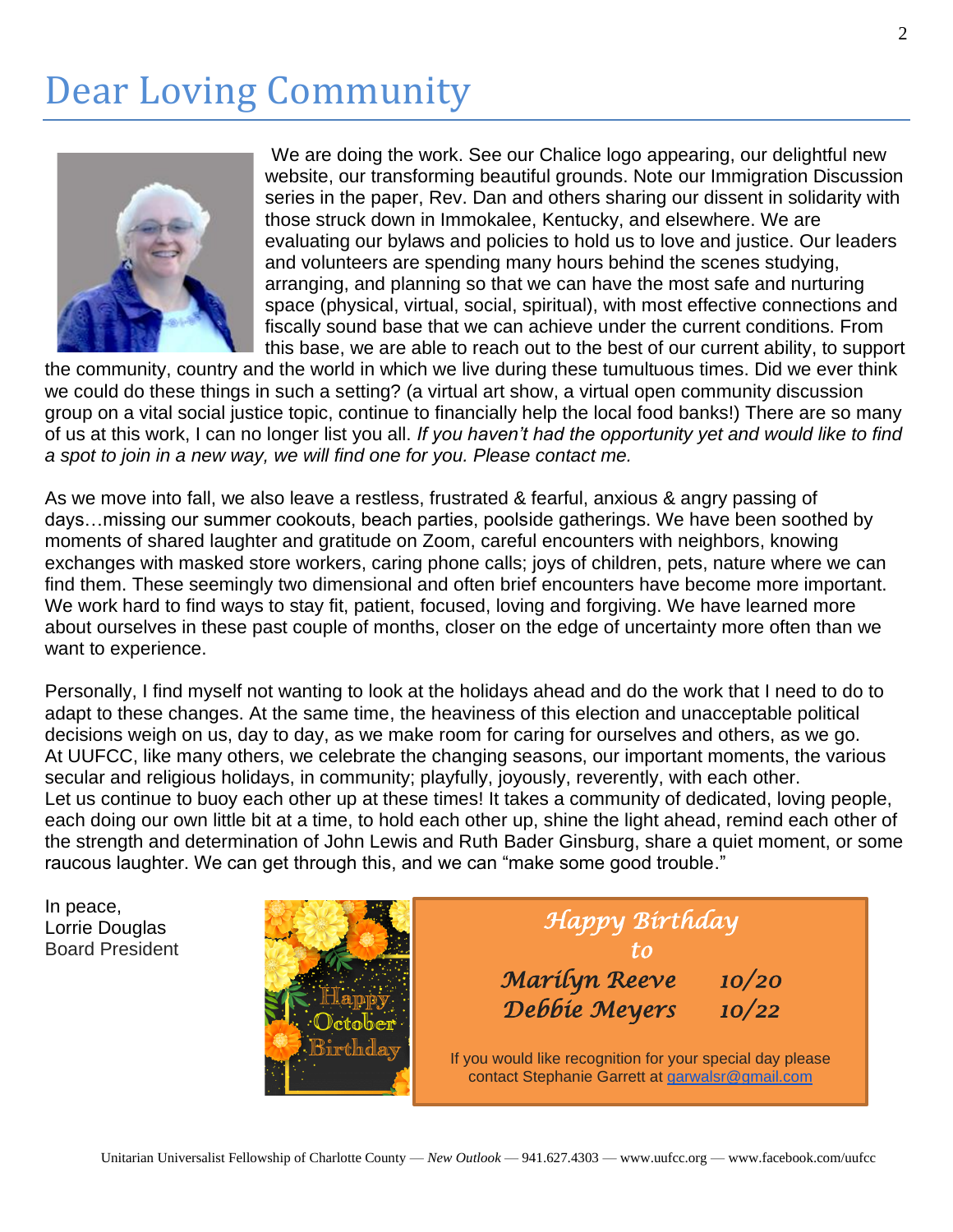# *Sunday Mornings on Zoom*

*Conversation Among Friends – 9 am -* Meeting ID: 955 8424 3345; Passcode: uufcc

*Worship – 10:30 am -* <https://zoom.us/j/93632314034>

Log in a few minutes early. You will need to be admitted through a waiting room.



What is happening around our denomination and why?

### Immigration Justice Committee

END ISOLATION! Watch the Netflix six-part series, "Immigration Nation" at home and join a community "Zoom discussion" days later and online.

The first discussion of episodes 1 and 2 went well. There was good attendance, minimal mechanical problems, and thoughtful opinions.

Please view episodes 3 and 4 and join the next group discussion on Wednesday, Oct. 7, 6-7 PM. You MUST pre-register on the Unitarian Universalist Fellowship website - uufcc.org. Scroll down and "click" on the "Immigration Nation" flyer and follow the prompts.

This series was made in cooperation with the US Immigration and Customs Enforcement Agency (ICE) and offers a frightening inside view of the current deportation system. DISCUSSION SCHEDULE:

- Episodes 1 & 2 COMPLETED.
- Episodes 3 & 4 will be discussed on Wed. Oct. 7th 6-7 PM
- Episodes 5 & 6 will be discussed on Wed. Oct. 21th 6-7 PM

For more information: 941-258-8473 **Exercise Exercise Additional Additional Additional Additional Additional Additional Additional Additional Additional Additional Additional Additional Additional Additional Additional Add** 

**VERSALIST**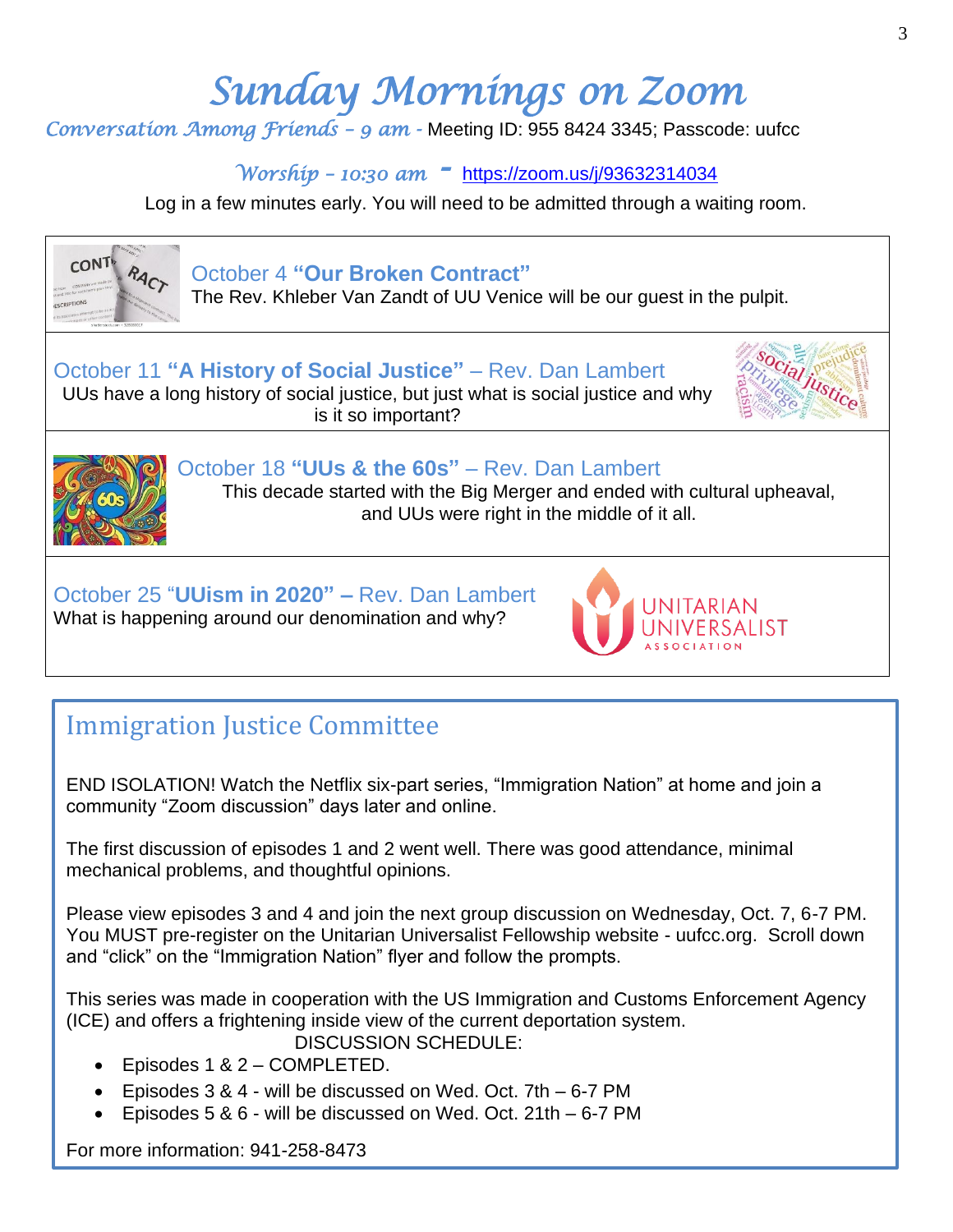### Unitarian Universalist Endowment of Charlotte County (UUE)



The UUE, established in 1991 by two "non-members" at the time, is an autonomous affiliate of UUFCC and the UUA. It has its own set of bylaws and Board of Trustees with the purpose of assuring the financial future of a liberal religious presence through support of growth initiatives and to further the principles and practices of Unitarian Universalism.

The UUE is financed through donations from members and friends of UUFCC or those outside of the Fellowship who would like to honor a loved one. Donations are invested through the UUA in socially responsible initiatives.

Grants from the UUE have provided support in the past for Celebration of Life Services, mission/vision programs of the Fellowship, and Black Lives UU (BLUU) at the national level.

During this time of fluctuating finances due to pandemic impact, the UUE Board of Trustees would like to thank George and Alice Clattenberg for their generous donation toward the general support of our Trust Fund.

## Library News

Did you know that you can check out books from the UUFCC Library during the pandemic?

The UUFCC Library Catalog may be accessed from the new UUFCC Website under the "How to Plug In" menu item.



Here is a direct link to the catalog [https://www.librarycat.org/lib/maryjanewms](http://r20.rs6.net/tn.jsp?f=001h2QlB7h-nwrR2C8xNPBR0iF3GM7gnoxp4YlFwqj8qafuJylrTturc8GYzZ_Th1t3jbJK8Nm8W_KHJ-fJI-lHJX99mJkwxJPzEQRBGfNcbkwp7crLhkpYaazALExRx40VkBTuzY5Ag7ZTWDHCS2wWvYe096FlEaY_FKmmKUUXdXwfVry8mnsRsAH35uyU3ZKdS5-fYD5vrGs=&c=UoEJc8l65SsgVOKD25LLnTlAJcXZiXxGlBaoy9qi1MeZ1pnMNO58kw==&ch=rcMQ0oTTCT16urjJiCDTj8qw7wGNjsZ5GDScsvna9_XHoklODGwwyA==)

During the pandemic, while you do not have access to the building, email the office (or call) to request a book and we will arrange for you to safely pick it up. There is never a time limit on a checkout. If someone else requests the same book, you may be notified to return it so that another reader may use it.

Your friendly office administrator/librarian can suggest titles or assist you with searching the catalog if you have any trouble finding a book.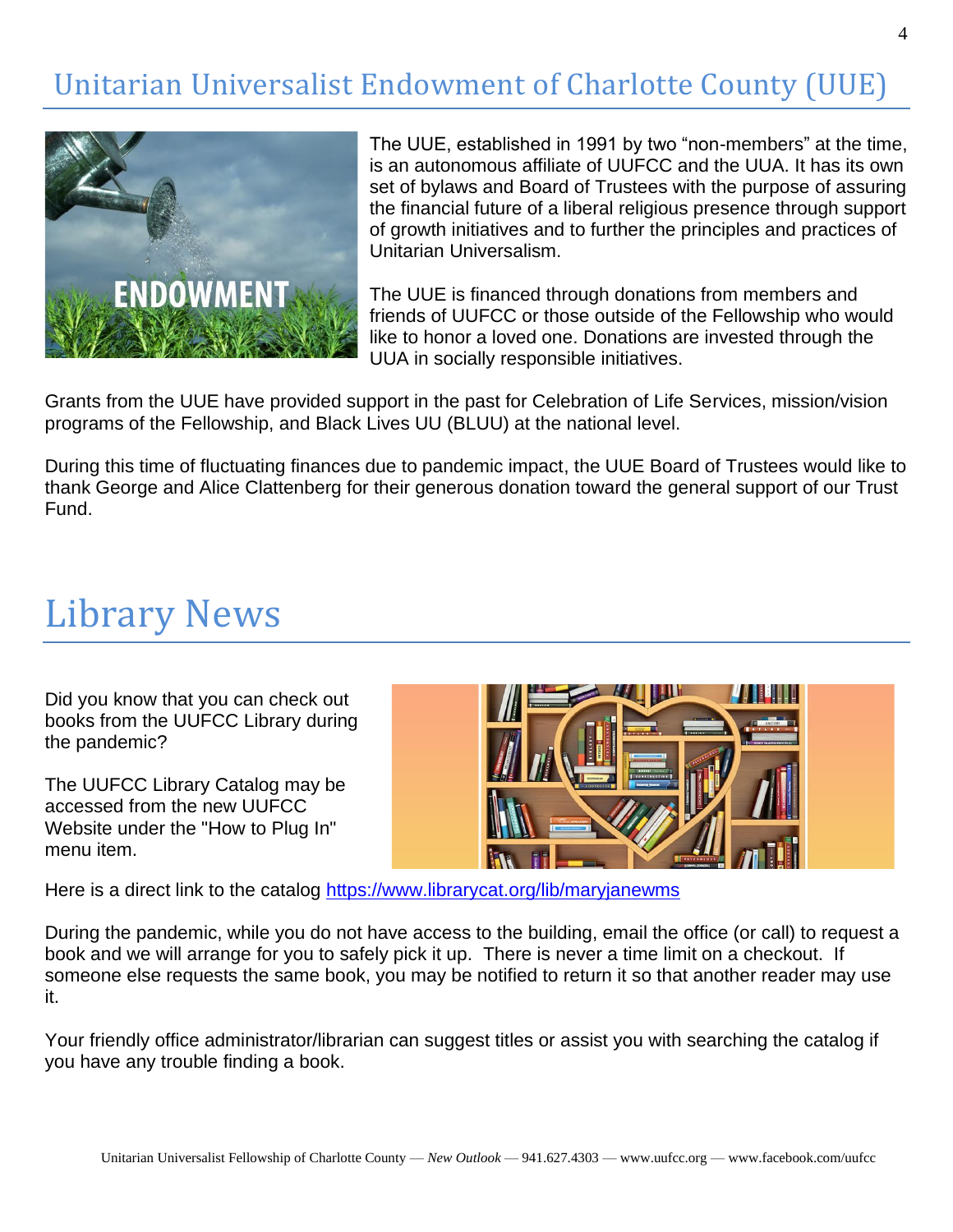The UUFCC Book Group will be meeting on Zoom until it is safe to meet in person again. All of the books chosen for this season are readily available at the public library or inexpensively from Amazon. Mary Jane often has the book in Kindle format and can lend you a reader with the book on it if you can pick it up at the Fellowship. Contact her if you want one of the books in electronic format. The link will be emailed to members of the Book Group prior to the meetings each month. Contact the office at [office@uufcc.org](mailto:office@uufcc.org) if you would like to receive the Zoom link or to be added to the email list.

#### **Book Group Schedule for Fall 2020 thru Spring 2021**

|                         | October 28 at 1:30 p.m. Gulliver's Travels by Jonathan Swift           |
|-------------------------|------------------------------------------------------------------------|
|                         | December 2 at 1:30 p.m. March (a graphic novel) by John Lewis          |
| January 27 at 1:30 p.m. | The Nickel Boys by Colson Whitehead                                    |
|                         | February 24 at 1:30 p.m. So You Want To Talk About Race by Ijeoma Oluo |
| March 24 at 1:30 p.m.   | Gilead by Marilynne Robinson                                           |
| April 28 at 1:30 p.m.   | The True Believer by Eric Hoffer                                       |
| May 26 at 1:30 p.m.     | The Dutch House by Ann Patchett                                        |

#### **SECOND HELPINGS**

We want to remind everyone that all Second Helping contributions for the months of September thru November will be split evenly between Harry Chapin Food Bank, C.H.A.P.S, and Meals on Wheels. You may contribute at any time of the month, and as often as you wish. If writing a check, be sure to annotate "for Second Helping", to assure it is channeled in the correct fashion.

#### **CLEANING HELP WANTED**

We have a few in our UUFCC family who are having increased physical challenges keeping their home clean. If you could volunteer a few hours each month to help someone with regular household cleaning, please email Rev Dan [\(minister@uufcc.org\)](mailto:minister@uufcc.org). Also, if you or someone you know needs help, please let him know that as well.

#### Please Test Drive our NEW WEBSITE!! **[www.uufcc.org](http://r20.rs6.net/tn.jsp?f=001h2QlB7h-nwrR2C8xNPBR0iF3GM7gnoxp4YlFwqj8qafuJylrTturczWcovV5Tdo-QqfzHa7hTbj6wu2fCj07OuiuBvGQjd8vGYlhgIvX-DNtZNjXwc4RN4hFQwXbqviiITQgF0Qg0bJ6z1mRfIzDZDNSLpAwSvQ8YddqH_onBF0=&c=UoEJc8l65SsgVOKD25LLnTlAJcXZiXxGlBaoy9qi1MeZ1pnMNO58kw==&ch=rcMQ0oTTCT16urjJiCDTj8qw7wGNjsZ5GDScsvna9_XHoklODGwwyA==)**

*Great thanks to our Web Weavers for their many hours of detailed work in creation & transition: Laura Anderson & Laura Liermann: design, content & technical; Tom Deuley: graphics; Mary Jane Williams: technical.*

*What a talented & successful team!*

Designed for easy & quick access to stay upto-date; enjoyment of the content and graphics, clear access to the calendar, events, links to tons of important info, experiences of past services & music; all in a beautiful expression of who we are and what we do!

This is only the beginning. This site will continue to expand including items such as more Committee & Interest Group info & a full Member section.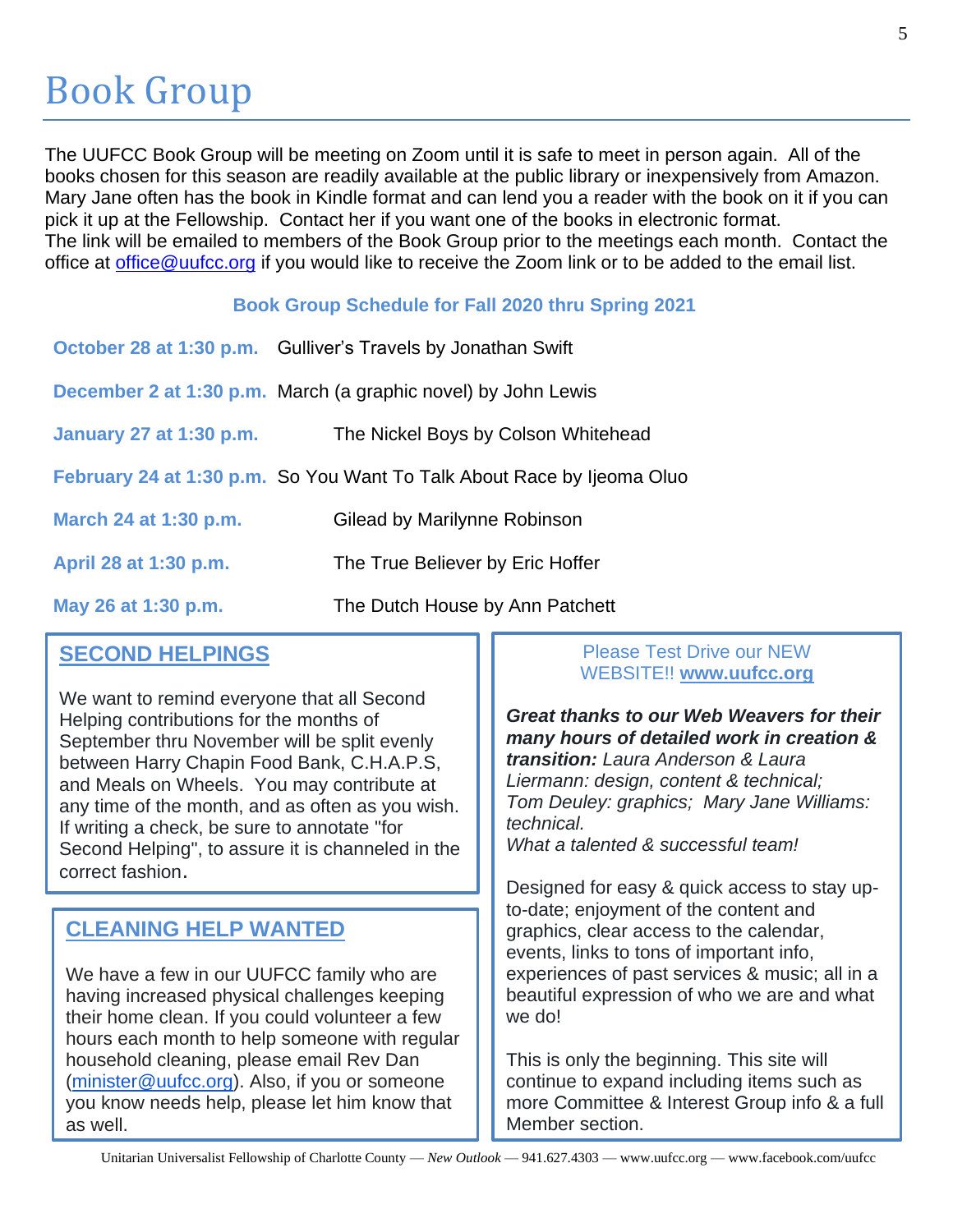# Art on the Wall

The Art on the Wall Committee is calling for submissions for a fall show that will be shared only on our website and Facebook page.

Titled "Pandemic Art," the show will feature works created since March of 2020 that are either a result of the COVID-19 pandemic or that reflect something relevant to the pandemic.

Digital images of pieces must be submitted by following the instructions below. Art submitted may be paintings, photography, needlework, sculpture, pottery, drawings, digital art, or any other art form that can be captured in a still image. Items submitted must not have been part of any other curated art show, and artists must agree to have these images shared online in a public forum.

Artists will be able to sell their work but will be responsible for making arrangements with buyers individually. A donation of 20% of the sales to UUFCC is requested.

Thank you for your interest, and we look forward to the wonderful variety of art we'll be able to share! Artists may submit up to five images for consideration. To submit items, click this link and fill out the information requested. You can upload images using that link as well. <https://forms.gle/E9hpLZTEQyGrHFx89>

The deadline for submissions is Thursday, October 15. We look forward to your creative contributions!

Creatively Yours, UUFCC Art on the Wall Committee



Art on the Wall is Back!! Thanks to the work of the Art on the Wall committee, the magic of the internet, the art of Dennis Shaw, and the tech skills of Tom Deuley, we have a new Art on the Wall show on our YouTube channel. Click the link below to see it. A few important notes:

\* The show is created in PowerPoint and the images change automatically.

\* If the slides are too fast, you can click on the image and it will pause. Click it again to resume.

\* To watch the show in the larger "Full Screen" display, go to the bottom right corner of the video and click on the icon that looks like a box with four corners. (Hit your Esc button to leave the Full Screen display.)

\* You may contact Dennis directly to purchase any items he is willing to sell. UUFCC receives 20% of the proceeds for this online Art on the Wall show.

To watch the show either go to our [uufcc.org](http://uufcc.org/) homepage or click this link:

**[https://www.youtube.com/watch?v=DV2eUigIfwU&feature=youtu.be](http://r20.rs6.net/tn.jsp?f=001h2QlB7h-nwrR2C8xNPBR0iF3GM7gnoxp4YlFwqj8qafuJylrTturc1Pjva1JFnaXmVqIz1xZcOR5qT6TJEK9x-bHNjAo2Zg52rSD2sRR_mA-JIhoFYc0kJxVSxuzulwsdYPKmWE0FYAUGOzUOlN0CtdPFPOGmoPp0Remo4LYJySS7P6y60I-hhnxKn4BTzsPn9l6ZJ2V88e5C5KFsio39AcFYiYXT-qhxQGKSU6RfYrPNjYbRKT56RMZx7hAEyEEW0ZflpxdXyqvLLq4LLUDSdUSz2PjRYXyJW9E8F2KIj-dNPKeBox1AvtxfS_n_yiwc_VS7l5yBoY=&c=UoEJc8l65SsgVOKD25LLnTlAJcXZiXxGlBaoy9qi1MeZ1pnMNO58kw==&ch=rcMQ0oTTCT16urjJiCDTj8qw7wGNjsZ5GDScsvna9_XHoklODGwwyA==)**